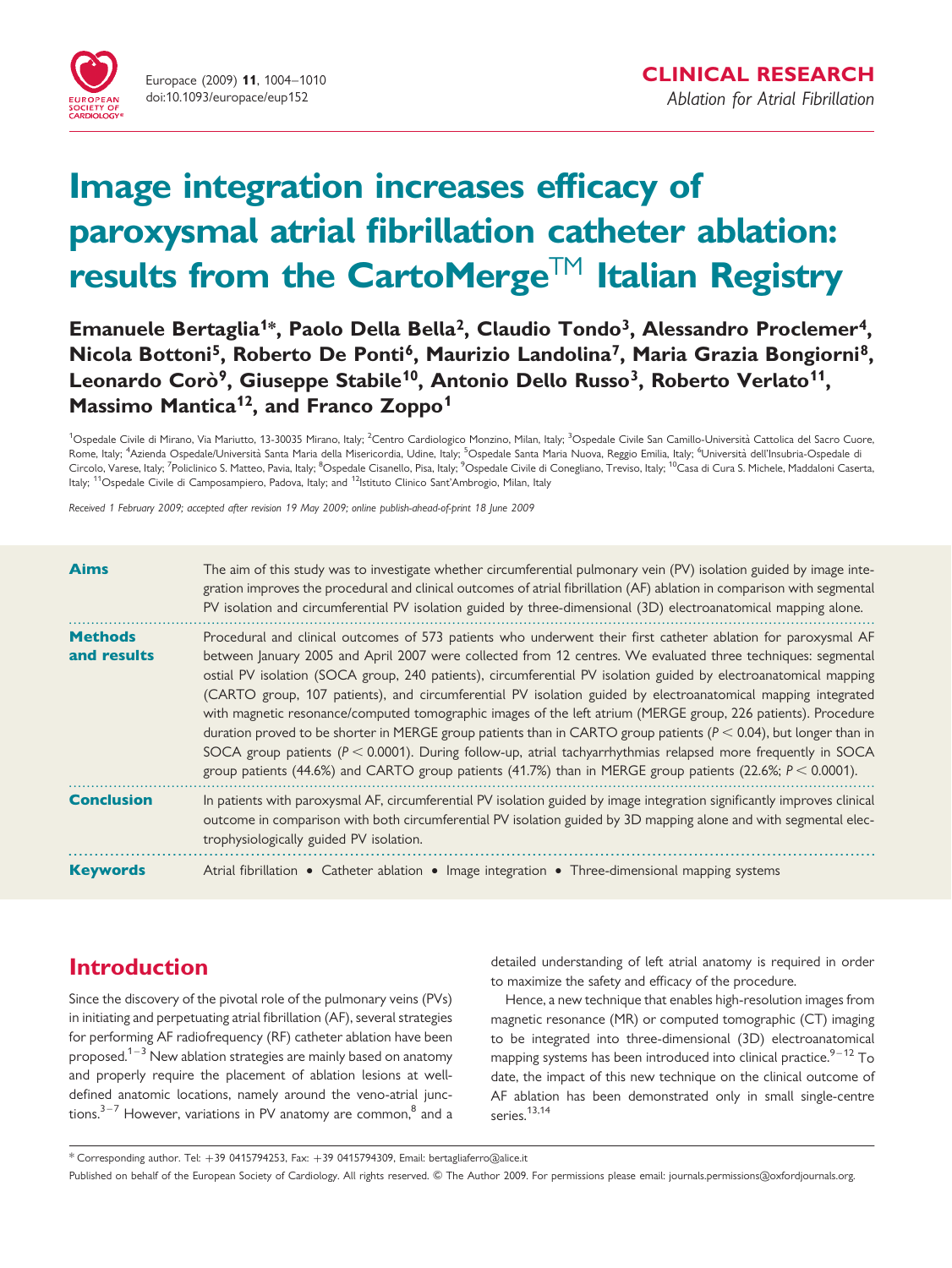The aim of this retrospective, controlled, multicentre study was to investigate whether circumferential PV isolation guided by electroanatomical mapping combined with image integration improves the procedural and clinical outcomes of RF catheter ablation in comparison with segmental PV isolation and with circumferential PV isolation guided by 3D electroanatomical mapping alone in a large cohort of patients suffering from symptomatic drug-refractory paroxysmal AF.

# **Methods**

#### **Patients**

The study population consisted of 573 consecutive patients highly symptomatic for documented paroxysmal AF refractory to more than one antiarrhythmic drug who underwent a first catheter ablation from January 2005 to April 2007 in 12 Italian institutions (see Appendix). We considered only paroxysmal AF patients in order to evaluate the efficacy of PV isolation alone.

Three types of catheter ablation technique were included; all aimed to achieve PV isolation documented by the circular mapping catheter: segmental ostial PV isolation (SOCA group, 240 patients); circumferential antral PV isolation guided by 3D electroanatomical mapping (CARTO group, 107 patients); and circumferential antral PV isolation guided by electroanatomical mapping integrated with MR/CT images of the left atrium (LA) (MERGE group, 226 patients).

In order to take in account the experience of each centre, we compare the percentage of ablation performed during the first 14 months of the study period (early phase) and during the last 14 months (late phase) in each group.

This observational study was approved by each institution's review committee, and all patients provided written informed consent to the ablation procedure.

# Magnetic resonance/computed tomographic imaging

MERGE group patients underwent Gadolinium-enhanced MR ( $n = 45$ ) or multislice helical CT ( $n = 181$ ) imaging of the LA and PVs in the post-absorptive state within 7 days before RF ablation.

Magnetic resonance studies were performed on a 1.5 T imaging system (ACS Intera™, Philips, Germany; Signa Excite HDx, General Electric Healthcare Technologies, WI, USA). Magnetic resonance angiograms were obtained with a normal-breath fast-field gradient echo imaging sequence in the coronal plane. Acquisition time was  $\sim$  40 s. Slices of 1.5 mm thickness were acquired.

Computed tomographic scans were performed with a 16-slice or a 64-slice multidetector—CT (Light Speed Pro, General Electric Healthcare Technologies; Acquilion 64, Toshiba, Tokyo, Japan; Sensation 16, Siemens, Erlangen, Germany) scanner in accordance with the following protocol: a bolus of 130 cc iodate contrast agent was injected intravenously at an infusion rate of 1.2 mL/s. After a 100 s delay, acquisition of the CT data started automatically.

Detector collimation was  $8 \times 1.25$  mm, and tube voltage was 120 kV at a current of 600 mA during diastole and a reduction of current by 80% for the remaining time of the cardiac cycle in order to reduce the radiation dose by  ${\sim}4$  mSv. The CT scan was performed by using prospective-gating at the breath-hold in the inspiratory phase in patients in sinus rhythm (75% of the cycle) and without gating in patients in AF.

## Electrophysiological study

Prior to the electrophysiological study, transoesophageal echocardiography was performed 24–48 h before ablation in each patient to exclude LA thrombus. Patients were studied in a conscious state; a bolus of pethidine, midazolam, or propofol was administered in the event of intolerable pain during ablation. One quadripolar or decapolar catheter was inserted into the coronary sinus from the femoral, jugular, or antecubital vein. Single or double transseptal puncture was performed, according to the operator's preference, under fluoroscopic guidance. The ablation catheter and decapolar circular mapping catheter (Lasso<sup>™</sup>, Biosense Webster Inc., Diamond Bar, CA, USA, or Spiral™, St Jude Medical Inc., Minnetonka, MN, USA) were inserted into the LA through one or two long vascular sheaths.

After crossing the atrial septum, an initial intravenous bolus of 100 IU heparin/kg was administered, followed by continuous infusion of 1000 IU/h in order to maintain the activated clotting time between 300 and 400 s.

#### Integration of magnetic resonance/computed tomographic images into the three-dimensional mapping system

The MR/CT image was imported into a novel version of the electroanatomical mapping system (Carto™ XP, Biosense Webster Inc.) equipped with a custom-designed software (Cartomerge™, Biosense Webster Inc.).

Proprietary software tools on the electroanatomical mapping system allow segmentation of the cardiac image to separate the LA and the PVs from the surrounding cardiac structures. Images of the LA and the PVs were then exported into the real-time mapping system for registration.<sup>11-15</sup>

The CARTO system superimposed the 3D MR/CT LA surface reconstruction onto the real-time LA electroanatomical map by means of two algorithms. The first, called 'landmark registration', approximated the electroanatomical map to the 3D MR/CT surface reconstruction by matching the landmark pairs. The second, called 'surface registration', fitted the 3D MR/CT surface reconstruction to the points on the electroanatomical map by rendering the smaller average distance of the two data sets. Two different registration strategies were adopted, according to the operator's preference.<sup>13,15</sup>

The electroanatomical map was regarded as the gold standard with which the MR/CT accuracy of fit was compared. Closeness of fit was defined in terms of the mean distance between all electroanatomical map points and the 3D MR/CT surface (surface-to-point distance). Individual points with an error  $>5$  mm were deleted.

#### Catheter ablation

The three catheter ablation strategies were all aimed at obtaining PV isolation documented by the circular mapping catheter. The PV was deemed isolated when PV potentials disappeared or were disconnected (entry block), and when pacing with a stimulus of twice the amplitude of the stimulation threshold and of 2 ms duration from all five bipolar electrodes of the circular mapping catheter enabled local capture without LA capture (exit block).

#### SOCA group

In SOCA group patients, a decapolar circular mapping catheter and a 3.5 mm cooled-tip ablation catheter (Celsius, Thermocool™, Biosense Webster) or an 8 mm tip ablation catheter (Celsius, Biosense Webster) were inserted simultaneously into the LA. Once the ablation catheter had entered the PV, the circular catheter was positioned as close to the PV ostium as possible. Circular mapping was performed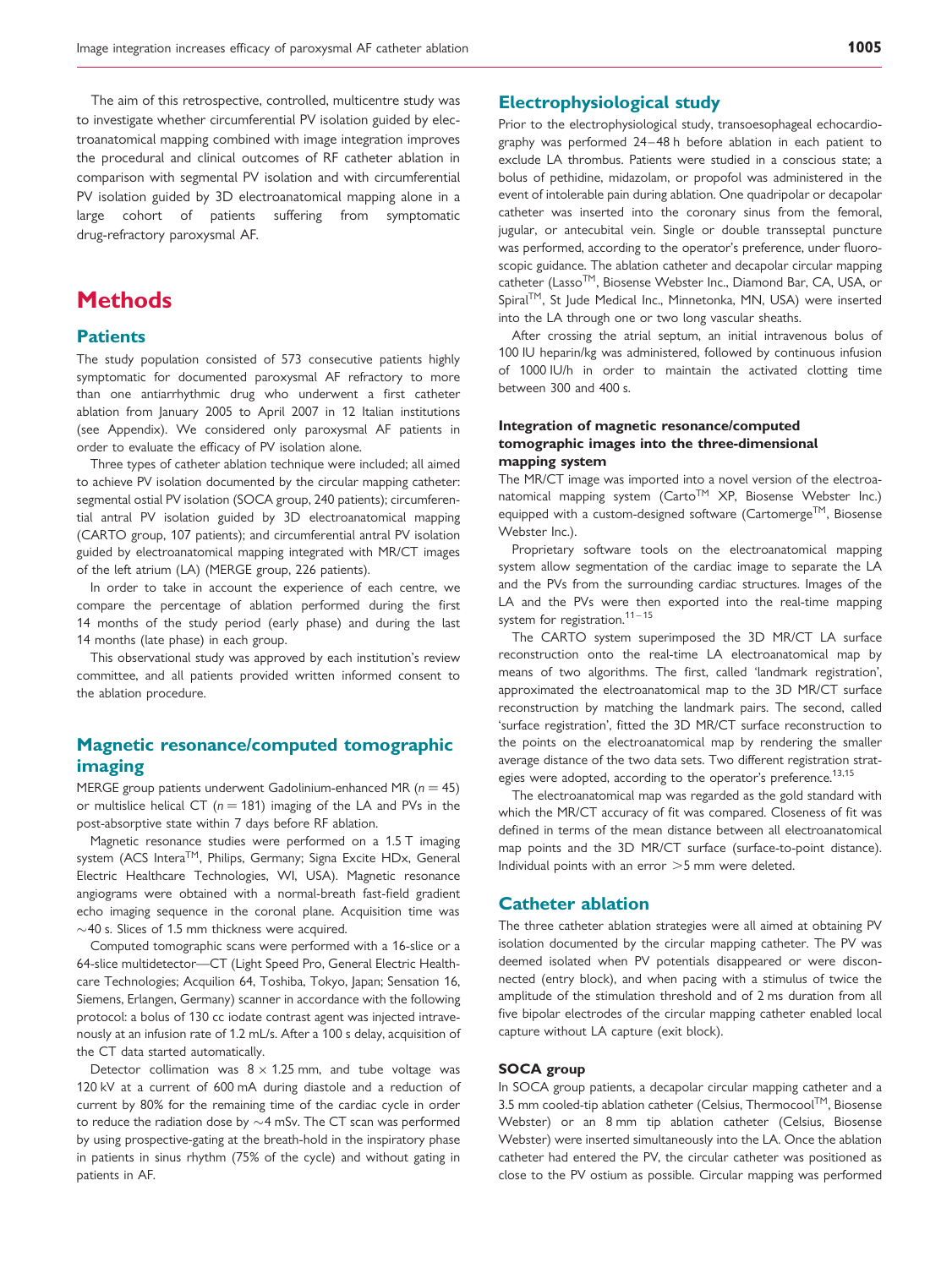



by obtaining five bipolar electrograms (1 to 2, 3 to 4, etc. up to 10 for each pair of electrodes) from the circularly arranged electrodes of the mapping catheter. Pulmonary vein isolation was achieved by applying RF at the ostial sites showing electrical breakthroughs.<sup>16</sup> Radiofrequency was applied in a power-controlled mode with a temperature setting up to  $45^{\circ}$ C, RF energy up to 38 W, and an irrigation rate up to 30 mL/min, while using the 3.5 mm cooled-tip catheter; in the case of the 8 mm tip catheter, the temperature was set up to  $55^{\circ}$ C and RF energy up to 60 W.

#### CARTO group

For circumferential PV ablation guided by 3D electroanatomical mapping, once the mapping catheter (Navistar ThermoCool, Biosense Webster Inc.) had been inserted into the LA, mapping of the LA was performed as described previously.<sup>17</sup>

Radiofrequency pulses were delivered by means of a 3.5 mm cooled-tip catheter (Navistar ThermoCool, Biosense Webster Inc.) in a power-controlled mode, as described above. The aim of RF applications was to reduce local bipolar voltage either by 80% or to  $<$  0.1 mV at the ablation sites.<sup>3</sup> The ablation strategy consisted of creating contiguous focal lesions at a distance  $\geq$  5 mm from the ostia of the PVs, thereby forming a circumferential line of conduction block around each PV or around ipsilateral PVs according to the anatomy (Figure 1). $^{17}$  On completion of circumferential ablation, a decapolar circular catheter was placed at the PV ostium for PV potential mapping. If PV potentials were still present, segmental ostial ablation

targeting the electrical breakthroughs was performed under the guidance of circular mapping, with the aim of PV isolation.

#### MERGE group

For circumferential PV isolation guided by electroanatomical mapping combined with image integration, image registration was followed by RF pulse delivery by means of a 3.5 mm cooled-tip catheter (Navistar ThermoCool, Biosense Webster Inc.) as described above (Figure 2). On completion of circumferential ablation, a circular catheter was placed at the PV ostium to map PV potentials, and segmental ostial ablation targeting the electrical breakthroughs was performed.

## Follow-up

After RF ablation, heparin infusion was discontinued until the activated clotting time spontaneously fell to  $<$  200 s, in order to withdraw the introducers. Heparin infusion was restarted  $\sim$  2 h later and continued until the normalized ratio was  $>$  2.0. Generally, warfarin was discontinued after 3 months in the absence of atrial tachyarrhythmia recurrences. Cardiac rhythm was continuously monitored during the first 36–48 h. On discharge, transthoracic echocardiography was repeated in order to evaluate the mitral valve and the left ventricular ejection fraction, and to exclude the presence of pericardial effusion.

Follow-up examinations were scheduled at 3, 6, 12, and 18 months. At each follow-up examination, the arrhythmia burden was assessed by 24 h ECG Holter or 7-day ECG recording. To ensure equal follow-up periods, follow-up was censored at 18 months.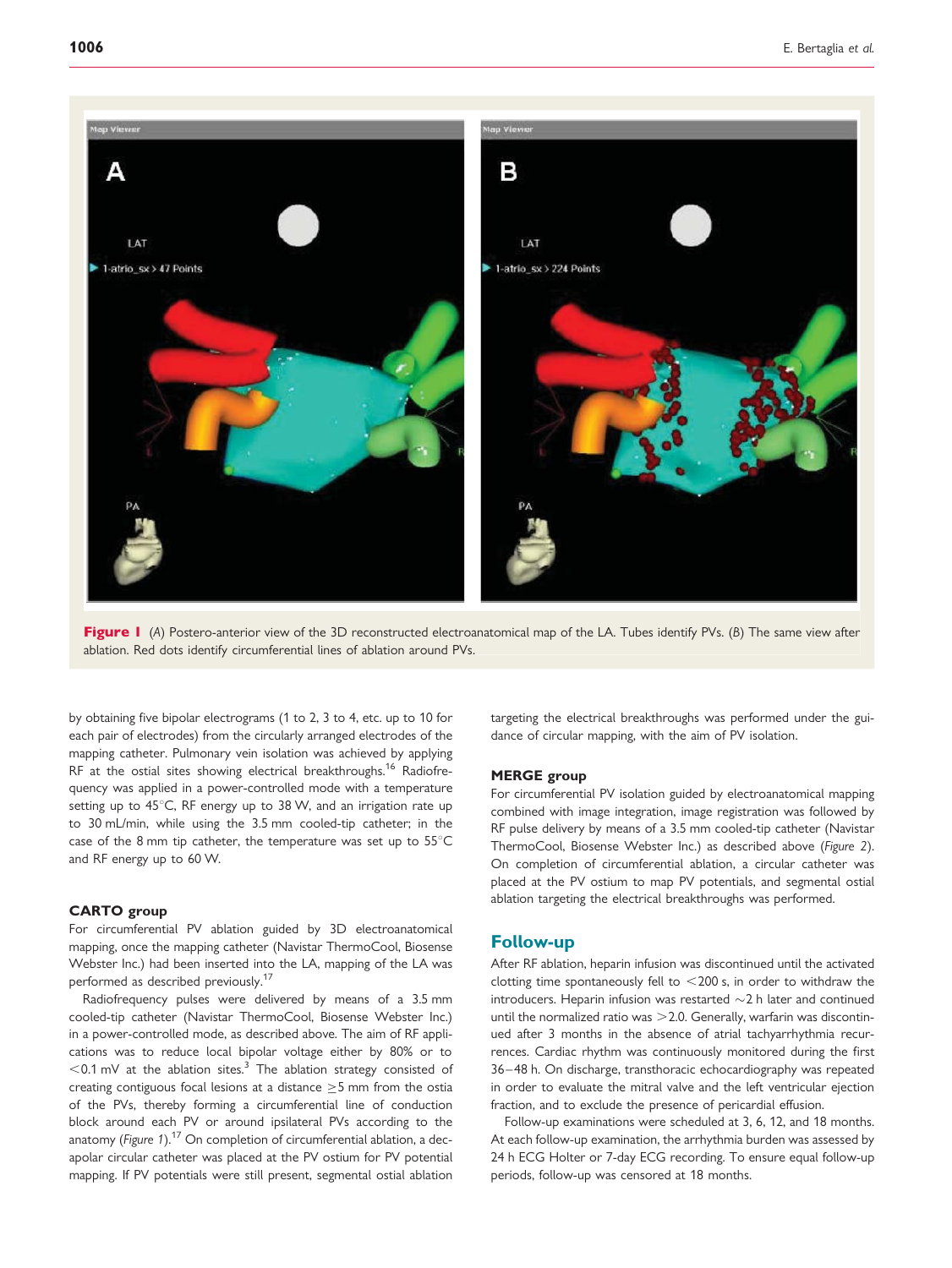

Figure 2 (A) Postero-anterior view of the 3D MR LA surface reconstruction. (B) The same view after ablation. Red dots identify circumferential lines of ablation around PVs.

Ablation was deemed successful in the absence of symptomatic or asymptomatic atrial tachyarrhythmias  $>$ 30 s identified on surface ECG, Holter monitoring or 7-day ECG recording, with or without antiarrhythmic drug therapy. As early relapse of atrial tachyarrhythmias within the first 3 months after RF ablation may be a transient phenomenon, this transition period was excluded from the final analysis.<sup>18</sup>

#### Statistical analysis

Continuous variables are expressed as mean  $+$  SD (range). Discrete variables are presented as percentages.

Statistical analyses of the variables in the three groups were made by means of Fisher's exact test or  $\chi^2$  test for categorical variables, and by means of ANOVA or Kruskal–Wallis test for continuous variables. The normality of distribution of continuous variables was assessed through visual inspection of the histograms. All tests were two-tailed. A P-value  $<$  0.05 was considered statistically significant.

The actuarial probability of freedom from AF recurrence after ablation was calculated by applying the Kaplan–Meier method separately in the three groups. Differences between the curves were tested for significance by means of the log-rank statistic.

All analyses used the Statistical Package for the Social Sciences (SPSS, version 11.0) (SPSS, Inc., Chicago, IL, USA).

# Results

## Clinical characteristics

The clinical characteristics of the 573 study patients are presented in Table 1. The three groups did not differ significantly, apart from a lower prevalence of structural heart disease in SOCA group patients.

## Procedural outcome

Procedural outcome is presented in Table 2. Of note, ablation was performed during the first 14 months of the study more frequently in SOCA group and CARTO group patients than in MERGE group patients ( $P < 0.007$ ), and the use of 3D electroanatomical mapping (both Carto<sup>TM</sup> System and CartoMerge<sup>TM</sup> System) facilitated the identification of supernumerary PVs ( $P < 0.0001$ ). Thus, a higher number of PVs were targeted in MERGE group patients than in

the other two groups (MERGE 3.92  $\pm$  0.57 vs. SOCA 3.74  $\pm$ 0.63 vs. CARTO 3.67  $\pm$  0.97, P < 0.03). The total procedural duration was significantly shorter in MERGE group patients than in CARTO group patients (210.3 + 63.4 vs. 231.7 + 70.7 min,  $P <$ 0.04), but longer than in SOCA group patients (184.9  $\pm$ 58.4 min,  $P < 0.0001$ ). However, total fluoroscopy time did not differ among the three groups (SOCA 56.5  $\pm$  22.5 vs. CARTO 55.0  $\pm$  25.3 vs. MERGE 54.3  $\pm$  25.5 min, P = 0.98).

According to the proprietary software embedded in the  $CartoMerge<sup>TM</sup>$ , the mean distance between the points sampled on the electroanatomical map and the closest 3D CT/MR surface ranged from 1.67 to 2.40 mm in MERGE group patients.

## **Complications**

Major complications occurred in 14 patients (2.4%): vascular accidents in 6; PV stenosis  $>50\%$  in 4, thromboembolic events in 3, and cardiac tamponade in 1. The distribution of major complications was similar in the three groups (SOCA group 2.1%, CARTO group 3.7%, and MERGE group 2.2%,  $P = 0.41$ ).

#### Clinical outcome

Arrhythmia burden was assessed at each follow-up visit by means of 7-day ECG recording more frequently in SOCA group and MERGE group patients than in CARTO group patients (28.8, 35.4, and 13.1%, respectively,  $P < 0.0001$ ). Follow-up duration was similar in the three study groups: SOCA group  $11.2 \pm 5.2$  months, CARTO group 12.3  $\pm$  5.4 months, and MERGE group 11.2  $\pm$  4.8 months. During follow-up, atrial tachyarrhythmias relapsed in 107/240 (44.6%) SOCA group patients and in 44/107 (41.7%) CARTO group patients, whereas only 51/226 (22.6%) MERGE group patients experienced recurrences ( $P < 0.0001$ ). Moreover, the success rate without antiarrhythmic drugs proved significantly higher in MERGE group patients than in SOCA group and CARTO group patients (43.4, 35.5, and 29.2%, respectively,  $P < 0.006$ ).

Among patients who suffered relapses, the prevalence of atypical atrial flutter/atrial tachycardia was significantly higher in the CARTO group than in the other two groups (6.5% SOCA group patients, 15.9% CARTO group patients, and 3.9% MERGE group patients,  $P = 0.09$ ).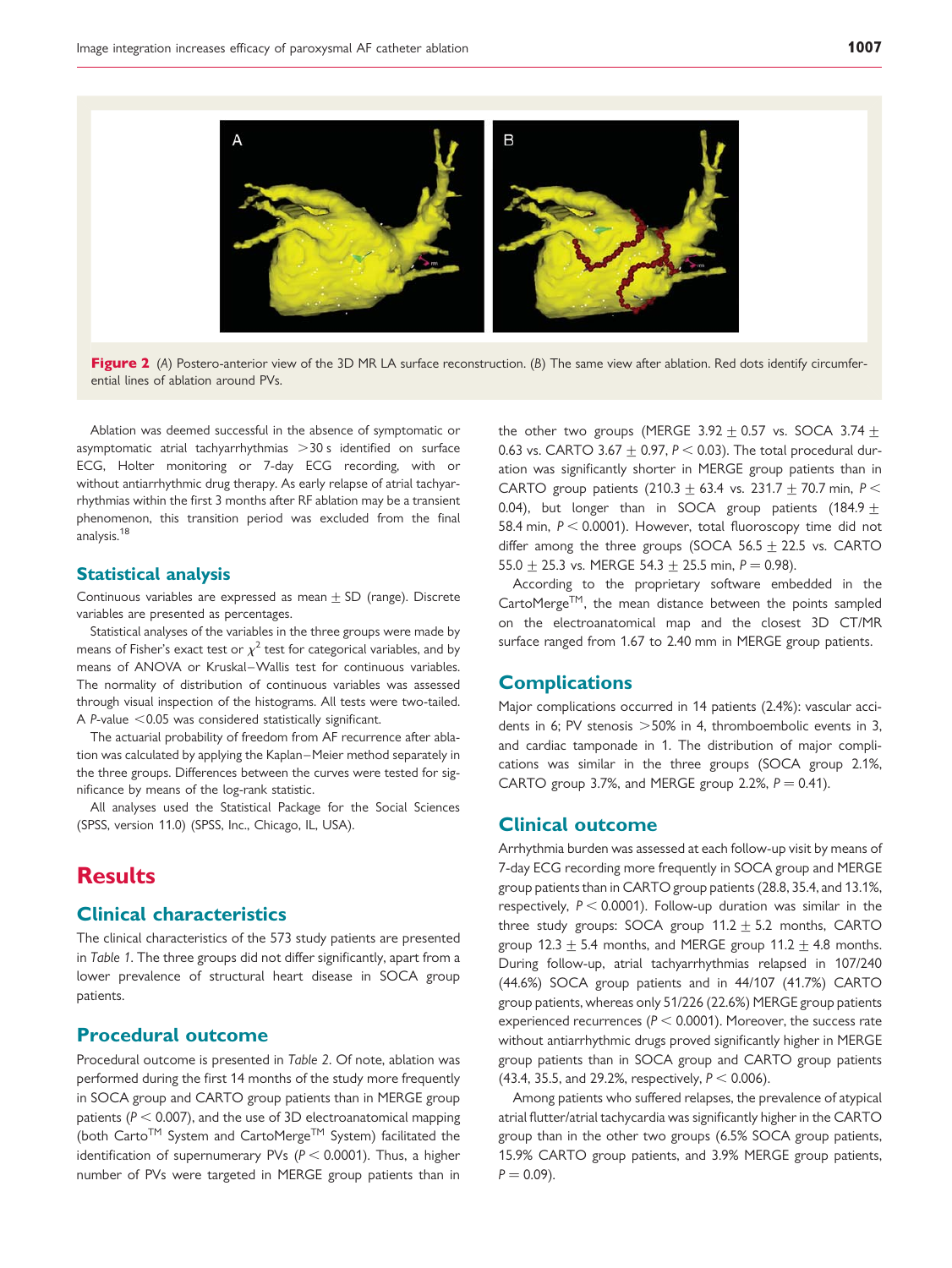#### Table 1 Clinical characteristics

|                                                  | <b>SOCA</b> $(n = 240)$                  | CARTO $(n = 107)$ | MERGE $(n = 226)$ | Total         |
|--------------------------------------------------|------------------------------------------|-------------------|-------------------|---------------|
| Male $(\%)$                                      | 72.3                                     | 84.1              | 77.3              | 76.7          |
| Age (years)                                      | $57.0 + 10.9$                            | $54.5 + 10.1$     | $57.0 + 10.9$     | $56.6 + 10.8$ |
| SHD(%)                                           | $21.0$ <sup>*,<math>\hat{ }</math></sup> | 28.3              | 30.8              | 26.2          |
| Hypertension (%)                                 | 29.5                                     | 43.4              | 40.2              | 36.3          |
| Previous TE (%)                                  | 2.1                                      | 3.1               | 5.6               | 3.2           |
| Left atrial size (mm)                            | $41.9 + 6.3$                             | $42.4 + 6.3$      | $42.2 + 6.2$      | $42.1 + 6.3$  |
| LVEF $(\%)$                                      | $58.4 + 7.2$                             | $60.1 + 6.9$      | $58.9 + 6.3$      | $58.9 + 6.8$  |
| Ablation performed in the early study period (%) | 57.9                                     | 52.3              | $43.4^{\circ}$    | 51.1          |

LVEF, left ventricular ejection fraction; SHD, structural heart disease; TE, thromboembolic event.

 $*P = 0.05$  SOCA group vs. CARTO group.

 $\gamma P = 0.05$  SOCA group vs. MERGE group.

 ${}^{\$P}$   $<$  0.007 MERGE group vs. SOCA group and MERGE group vs. CARTO group. LVEF, left ventricular ejection fraction; SHD, structural heart disease; TE, thromboembolic event.

#### Table 2 Procedural characteristics

|                            | <b>SOCA</b> $(n = 240)$     | CARTO $(n = 107)$             | MERGE $(n = 226)$   | Total ( $n = 573$ ) |
|----------------------------|-----------------------------|-------------------------------|---------------------|---------------------|
| Irrigated-tip catheter (%) | $96.6*$                     | $93.3^{\circ}$                | 100                 | 97.4                |
| Pre-ablation MR (%)        | 0 <sup>3</sup>              | $1.9^{1}$                     | 19.5                | 8.0                 |
| Pre-ablation CT (%)        | $17.5^{\frac{6}{9}}$        | 53.5                          | 80.5                | 48.9                |
| Procedure duration (min)   | $184.9 + 58.4^{\circ}$      | $231.7 + 70.7$                | $210.3 + 63.4^{\#}$ | $204.1 + 65.1$      |
| Fluoroscopy duration (min) | $56.5 + 22.5$               | $55.0 + 25.3$                 | $54.3 + 25.5$       | $55.3 + 24.4$       |
| PV identified $(n)$        | $3.93 + 0.37$               | $4.05 + 0.71$                 | $4.06 + 0.45$       | $4.00 + 0.48$       |
| RF duration (min)          | $38.8 + 14.9$ <sup>§</sup>  | $46.7 + 19.0$                 | $45.7 + 14.9$       | $43.0 + 16.0$       |
| $PV$ targeted $(n)$        | $3.74 + 0.63**$             | $3.67 + 0.97^{\circ}$         | $3.92 + 0.67$       | $3.80 + 0.73$       |
| $PV$ isolated $(n)$        | $3.74 + 0.61$ <sup>§§</sup> | $3.52 \pm 0.98$ <sup>11</sup> | $3.79 + 0.75$       | $3.72 + 0.75$       |

CT, computerized tomography; MR, magnetic resonance; PV, pulmonary vein; RF, radiofrequency.

 $*P < 0.001$  SOCA group vs. MERGE group.

 $\hat{P}$  < 0.001 CARTO group vs. MERGE group.

 $\S P < 0.0001$  SOCA group vs. MERGE group.

 $\P$ P < 0.0001 CARTO group vs. MERGE group.

 $\text{P}$  < 0.0001 SOCA group vs. CARTO group.

 $^{#}P < 0.04$  CARTO group vs. MERGE group.

 $*P < 0.01$  SOCA group vs. MERGE group.

 $\hat{P}$  < 0.03 CARTO group vs. MERGE group.

 $\S\$ P < 0.05 SOCA group vs. CARTO group.

 ${}^{\text{11P}}P < 0.007$  CARTO group vs. MERGE group.

The actuarial curves of freedom from atrial tachyarrhythmias, with or without antiarrhythmic drugs, for each group are presented in Figure 3. The cumulative probability of atrial tachyarrhythmia recurrence proved significantly lower in MERGE group patients than in SOCA group and CARTO group patients (Table 3).

# **Discussion**

# Main findings

In patients with paroxysmal AF refractory to antiarrhythmic drugs, circumferential PV isolation guided by image integration significantly improves clinical outcome in comparison with both circumferential PV isolation guided by 3D mapping alone and segmental electrophysiologically guided PV isolation.

The use of 3D mapping increases total procedural time and does not reduce fluoroscopy exposure.

# Clinical value of image integration

The first clinical experiences of image integration for AF ablation stemmed from the pioneering studies of Mikaelian et al.,<sup>9</sup> who demonstrated that integrating LA electroanatomical maps into 3D CT LA reconstructions was feasible. Later, the integration of electroanatomical maps into CT/MR images of the LA was validated by several studies.<sup>11,12,15</sup>

'Registration', which is the superimposition of the 3D CT/MR LA image on the real-time electroanatomical map, is indicated as the most critical issue in the entire process of image integration. We calculated that after the registration process, the mean distance between the points sampled on the electroanatomical map and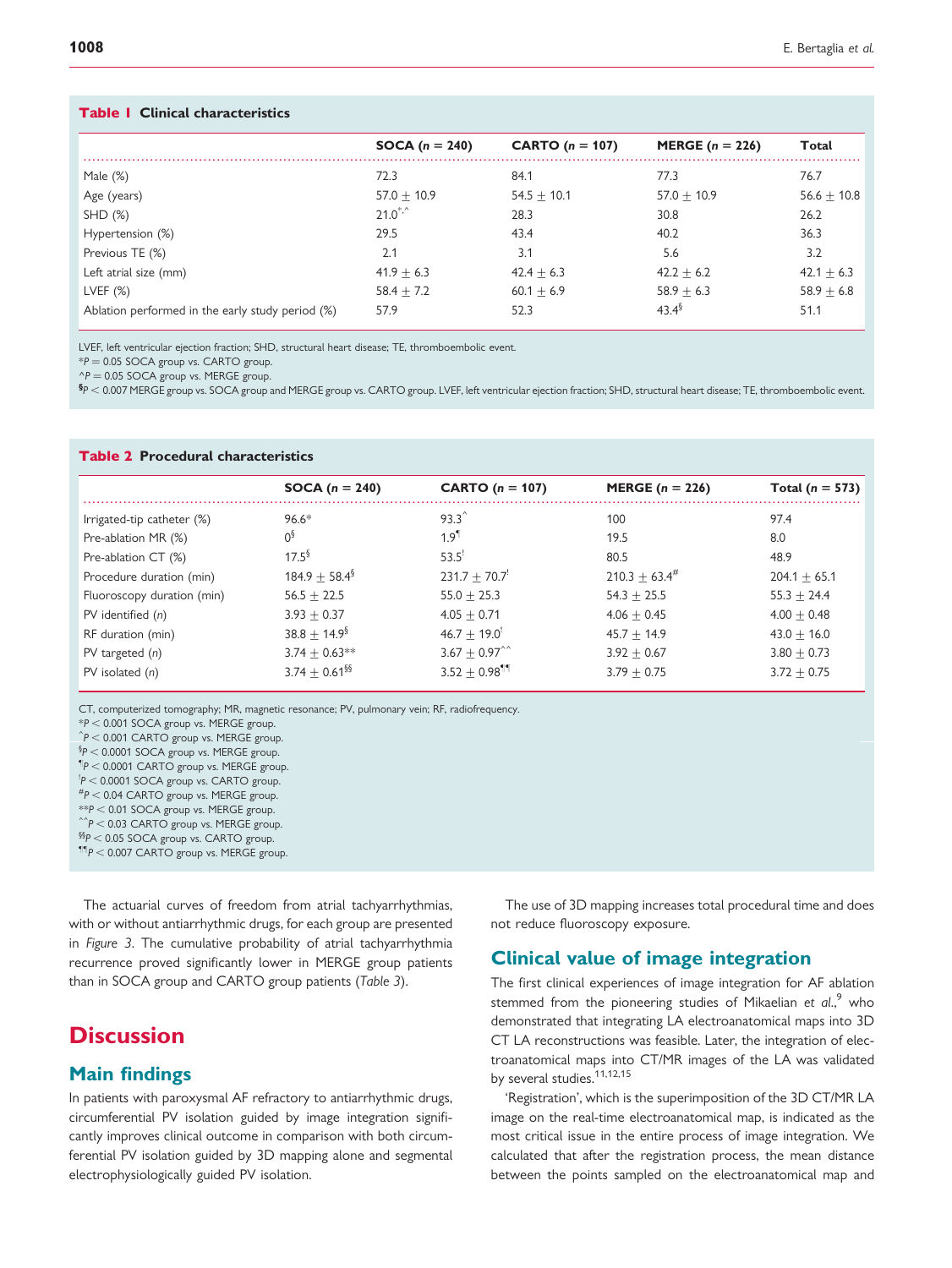the closest 3D CT/MR surface ranged from 1.67 to 2.40 mm. Such errors may be negligible in the clinical outcome of image-guided ablation. Indeed, two previous studies showed that CT image integration improved the clinical outcome of AF catheter ablation in comparison with circumferential PV isolation guided by 3D electroanatomical mapping alone.<sup>13,14</sup>

However, these were both single-centre studies and enrolled a limited number of patients. Thus, the reproducibility of their results remains unproven. Our data, which were obtained from 573 patients enrolled in 12 centres, confirm that circumferential PV isolation guided by image integration is clinically superior both to circumferential PV isolation guided by 3D mapping alone and to segmental electrophysiologically guided PV isolation.

As yet, the clinical advantage of image integration in AF ablation is limited to improving the long-term maintenance of sinus rhythm. Indeed, the rate of major complications proved to be similar; moreover, fluoroscopy time was not significantly reduced, probably owing to the prolonged duration of ablation. Not surprisingly, the use of image integration to guide AF ablation significantly prolonged the procedural time in comparison with simple segmental electrophysiologically guided PV isolation. However, it should be borne in mind that most of the centres involved in our study were using this technique for the first time and that greater experience may lead to a reduction in procedure duration and fluoroscopy time.

# Segmental pulmonary vein isolation vs. circumferential pulmonary vein isolation

The question of whether circumferential PV isolation is superior to segmental PV isolation for AF ablation has not yet been answered.19–21 Circumferential PV ablation, which combines the elimination of PV and ostial triggers with the disruption of ganglionated plexi and rotor modification, should theoretically guarantee the best result.<sup>3</sup> In our study, the clinical efficacy of circumferential PV isolation guided by electroanatomical mapping was comparable to that of segmental electrophysiologically guided PV isolation. This could be explained by the lower number of isolated PVs recorded in CARTO group patients than in SOCA group patients (3.52  $+$ 0.98 vs. 3.74  $\pm$  0.61, P < 0.05). In contrast, circumferential PV isolation guided by image integration improved clinical outcome in comparison with segmental electrophysiologically guided PV isolation. Since the number of isolated PVs obtained at the end of ablation proved to be similar  $(3.79 \pm 0.75$  MERGE group vs. 3.74  $\pm$  0.61 SOCA group), the greater efficacy of image integration may be explained by the possibility of delivering RF to the true PV antrum, thanks to the availability of real images of the LA anatomy.

# **Conclusions**

This multicentre trial demonstrated that circumferential PV isolation guided by image integration is superior both to circumferential PV isolation guided by 3D mapping alone and to segmental electrophysiologically guided PV isolation in the treatment of paroxysmal AF, and that this superiority is independent of the operator's skill. True antral ablation, which eliminates PV and ostial triggers, disrupts ganglionated plexi, and modifies rotors, can only be performed if the LA anatomy is clearly visualized.



Figure 3 Kaplan–Meier estimation of the time to atrial tachyarrhythmia recurrence after ablation in MERGE group patients (solid line), CARTO group patients (dashed line), and SOCA group patients (dotted line). Log-rank statistic and significance: SOCA vs. CARTO 0.62  $(P = 0.43)$ ; SOCA vs. MERGE 21.45 ( $P < 0.00001$ ); and CARTO vs. MERGE 8.37 ( $P < 0.005$ ).

Table 3 Log-rank statistic and significance of the comparisons among atrial tachyarrhythmia-free survival curves of the three study groups

| Group        | <b>CARTO</b>      | <b>MERGE</b>         |
|--------------|-------------------|----------------------|
| <b>MERGE</b> | 8.37, $P < 0.005$ |                      |
| SOCA         | 0.62, $P = 0.43$  | 21.45, $P < 0.00001$ |

## Study limitations

The first important limitation is that this was not a randomized study. We cannot, therefore, exclude an enrolment bias, in that the choice of ablation strategy may have been influenced by the patients' clinical characteristics. Indeed, patients who underwent segmental PV isolation displayed lone AF more frequently than those of the other two groups. On the other hand, as segmental PV isolation and circumferential PV isolation guided by 3D mapping alone were more frequently performed during the early phase of the study, a bias related to the different learning curves cannot be excluded.<sup>22</sup> When performing segmental PV isolation and circumferential PV isolation guided by 3D mapping, position of PVs' ostia is unknown, and ablation may be performed within PVs in some patients. However, observational studies like this can provide additional information, since they are fully representative of everyday clinical practice, in which several factors that are underestimated in prospective trials, such as the different experience of the centres involved, may play a role. For this reason, observational studies will be of particular importance in monitoring